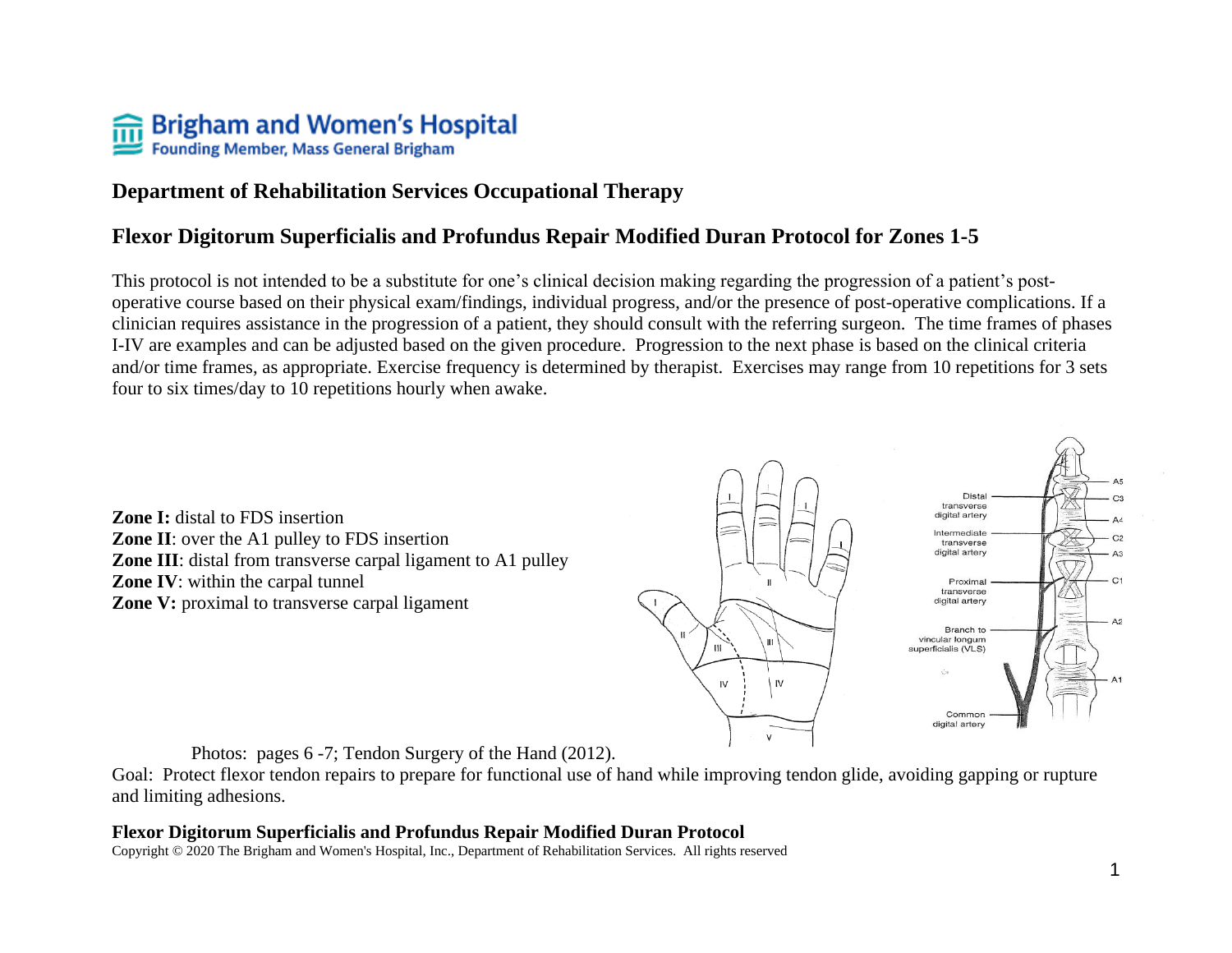Precautions: No passive wrist extension beyond  $\theta$  for zones 4-5 if median or ulnar nerves were repaired until 6 weeks post op. Avoid "place and holds" due to buckling of the repaired tendon against the pulley. Consider tendon tension, nerve repair, nicotine or longterm steroid usage, diabetes and reliability of patient.

Frequency: one to two times/week for 8 to 12 weeks.

| <b>PHASE</b> | <b>ORTHOTIC</b>                         | THERAPEUTIC EXERCISES<br><b>CONSIDERATIONS</b>                             |
|--------------|-----------------------------------------|----------------------------------------------------------------------------|
| I Immediate  | <b>Zones 1 -3:</b> dorsal forearm-based | 1. Passive DIP flexion & active<br>Reduced blood flow in zone 1.           |
| phase: day   | blocking with wrist extended 20°        | extension to orthosis.                                                     |
| $3$ to $2$   | with MCPs flexed $30-40$ , PIP &        | 2. Passive PIP flexion & active<br>Repaired tendon strength reduces as the |
| weeks.       | DIP joints $0$ .                        | angle of tension is increased around the<br>extension to orthosis.         |
|              |                                         | joint axis. Tendon repair is weakest<br>3. Passively block MCPs in 60-     |
|              | <b>Zones 4 &amp; 5:</b> dorsal forearm- | 80 flexion and active PIP, DIP<br>post op day 5-21.                        |
|              | based blocking orthotic: wrist 0,       | extension to $0o$ to orthosis.                                             |
|              | MCPs flexed 60-75, PIP & DIP            | 4. Passive composite fist                                                  |
|              | joints $0$ .                            | 5. Passive wrist flexion & active                                          |
|              |                                         | extension to orthosis.                                                     |
|              | Pulley ring orthosis if pulley          | Therapist removes orthosis.<br>6.                                          |
|              | repaired.                               | Passive wrist extension with                                               |
|              |                                         | fingers flexed passively.                                                  |
|              |                                         | Passive wrist flexion with                                                 |
|              |                                         | passive hook fisting to                                                    |
|              |                                         | prevent intrinsic tightness.                                               |

Early Passive Motion (Modified Duran)

#### **Flexor Digitorum Superficialis and Profundus Repair Modified Duran Protocol**

Copyright © 2020 The Brigham and Women's Hospital, Inc., Department of Rehabilitation Services. All rights reserved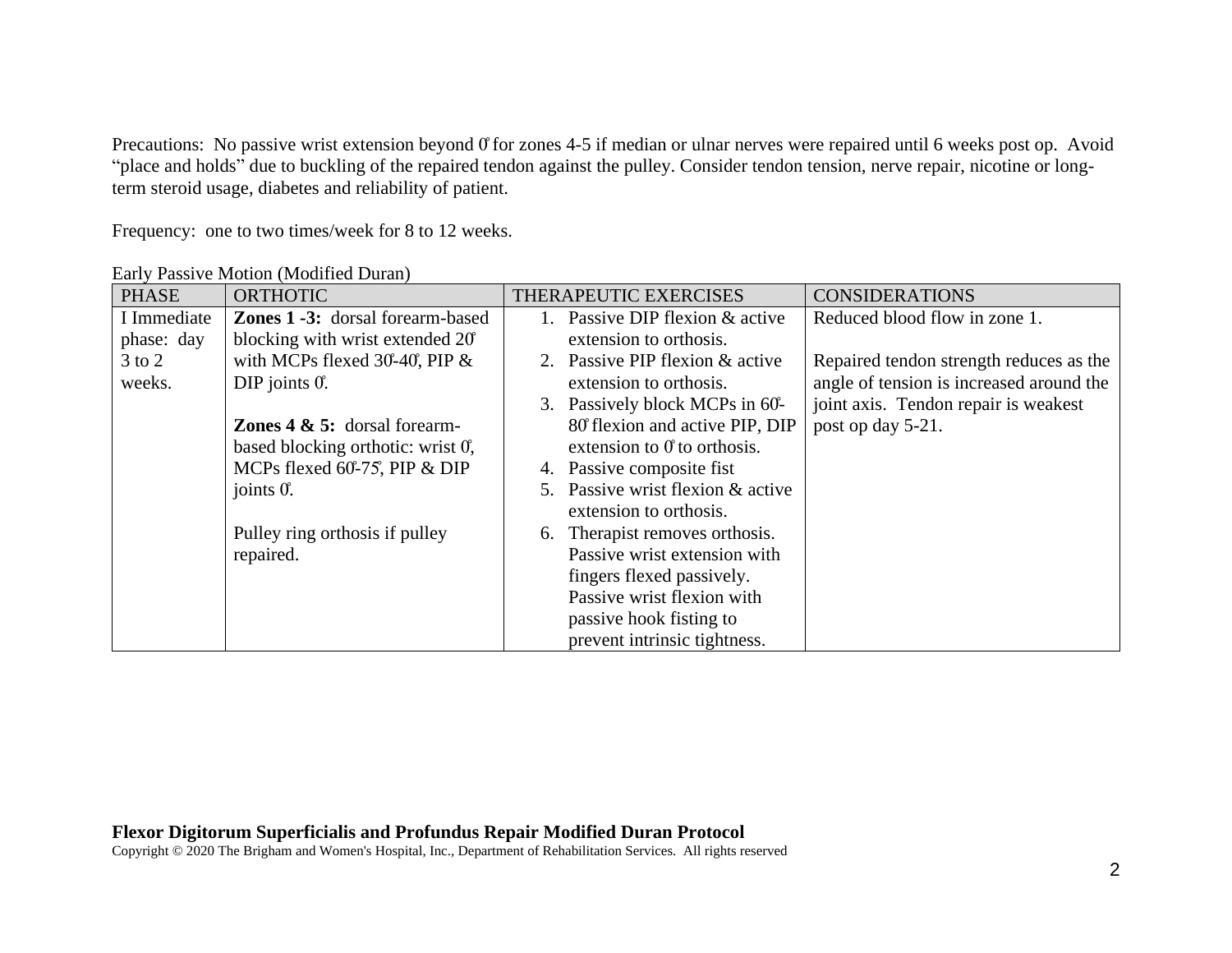| II:<br>Protective<br>phase: 2-4                        | Week 4, transition orthosis to hand<br>based.                                                                                                                                                                                                           | 1. Week 3, remove orthosis in<br>clinic for light fine motor<br>activity.                                                                                                                  |                                                                                                                                                                                                    |
|--------------------------------------------------------|---------------------------------------------------------------------------------------------------------------------------------------------------------------------------------------------------------------------------------------------------------|--------------------------------------------------------------------------------------------------------------------------------------------------------------------------------------------|----------------------------------------------------------------------------------------------------------------------------------------------------------------------------------------------------|
| weeks                                                  |                                                                                                                                                                                                                                                         | 2. Week 4, begin flexor tendon<br>gliding and FDS isolated<br>gliding to repaired finger with<br>wrist in 0°. Wrist tenodesis.<br>Begin light fine motor<br>activities at home.            |                                                                                                                                                                                                    |
| III:<br>Intermediate<br>phase 4-6<br>weeks             | Gradually wean from orthosis<br>during day. Discharge orthosis by<br>6 weeks.<br>6 weeks post op, if IP joints are<br>stiff in flexion, convert dorsal<br>block to volar hand based<br>nighttime orthosis for zone 2 or to<br>forearm based for zone 3. | 1. Flexor tendon gliding with<br>wrist extended 20°.<br>5 weeks, DIP & PIP blocking.<br>2.<br>6 weeks, progression of<br>3.<br>functional activities.                                      | No composite wrist beyond $20 \&$<br>combined finger extension until 6<br>weeks.<br>Avoid PIP $&$ DIP joint blocking to<br>small finger--increases risk of rupture.<br>Weight lifting restriction. |
| IV:<br>Minimal<br>protection<br>phase: $6-12$<br>weeks | Discharge night time orthosis<br>when digital active extension is $0$ .                                                                                                                                                                                 | Week 8: begin light graded<br>strengthening.<br>Resisted isolated DIP & PIP flexion.<br>Progress with work and sport<br>activities to unrestricted participation<br>with MD authorization. | No resisted grip or pinch exercises until<br>8 weeks post op.                                                                                                                                      |

Monique Turenne, OT Marjorie Helman, OT 04/2020 Nancy Kelly, OT

**Author: Reviewers:**

Monica McDonagh, OT

#### **Flexor Digitorum Superficialis and Profundus Repair Modified Duran Protocol**

Copyright © 2020 The Brigham and Women's Hospital, Inc., Department of Rehabilitation Services. All rights reserved